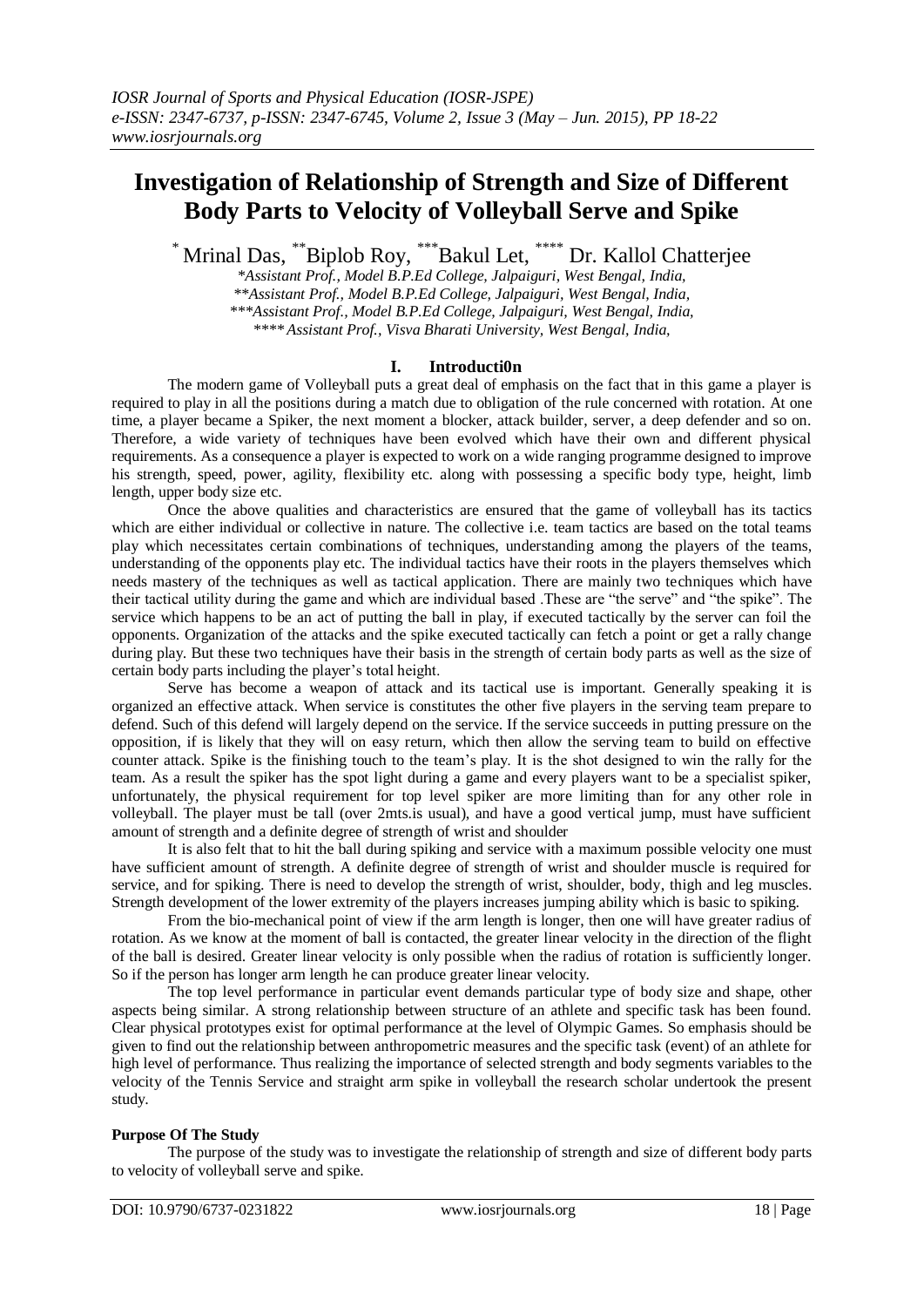## **II. Methodology**

For the purpose of the study 30 University represented male volleyball players from Gwalior District were taken randomly, age ranged from 18 to 26 years. For this study there were two types of variables, namely Dependent Variable and Independent Variable. Dependent variable was Velocity of Tennis Serve and Straight Arm Spike (smash) and Independent variables were Arm Strength, Grip Strength, Leg Strength, Back Strength, Total Arm Length, Hand Length, Leg Length, Foot Length and Length of the Upper Body. Electronic stop watches were used for taking the time of the ball during service and spiking, the steel tape was used for measuring the body size and distance of spiked and served ball. To determine the relationship between dependent variables (velocity of the tennis serve and straight arm spike) and independent variables (strength and body parts size) Correlation statistics was applied and the Regression Equation was developed.

The level of significance to check the relationship obtained by Pearson's Product Movement Correlation and Multiple Correlation was set at 0.05 level of significance.

The scores of each of the dependent variables i.e. selected strength and size of the different body parts were correlated with dependent variables i.e. the velocity of volleyball service and spike in order to find out relationship between the dependent and independent variables, these have been presented in table 1, 2, 3 and 4

**Table – 1:** Representing the relationship of selected strength variables to the velocity of volleyball service

| <b>Variables Correlated</b>            | <b>Correlation Coefficient</b> |
|----------------------------------------|--------------------------------|
| Arm Strength (1) and Volleyball Serve  | 0.83                           |
| Grip Strength (2) and Volleyball Serve | $0.48^{\degree}$               |
| Leg Strength (3) and Volleyball Serve  | $0.60*$                        |
| Back Strength (4) and Volleyball Serve | $0.53*$                        |
|                                        | .                              |

r **0.05(28) =0.361, \*** indicating significant, **NS** indicating not significant.

The Table-1 shows that there is significant relationship between velocity of service in volleyball and arm strength, grip strength, leg strength and back strength.

| Variables Correlated                                                                                        | <b>Correlation Coefficient</b> |
|-------------------------------------------------------------------------------------------------------------|--------------------------------|
| Arm Length (5) and Volleyball Serve                                                                         | $0.63^*$                       |
| Hand Length (6) and Volleyball Serve                                                                        | $0.59$ <sup>*</sup>            |
| Leg Length (7) and Volleyball Serve                                                                         | 0.57                           |
| Foot Length (8) and Volleyball Serve                                                                        | $0.24^{N}$                     |
| Upper Body Length (9) and Volleyball Serve                                                                  | 0.37                           |
| $\mathcal{L} = (90) - 0.261 - 2.44$ is denoted a second second. MC in direction was about $\mathcal{L}$ and |                                |

r **0.05(28) =0.361, \*** indicating significant, **NS** indicating not significant.

The Table-2 indicates that there is significant relationship between velocity of service in volleyball and arm length, hand length, leg length and upper body length. On the other hand no significant relationship exists between velocity of service in volleyball and foot length.

**Table – 3;** Representing the relationship of selected strength variables to the velocity of volleyball spike

| <b>Variables Correlated</b>            | <b>Correlation Coefficient</b> |
|----------------------------------------|--------------------------------|
| Arm Strength (1) and Volleyball Spike  | 0.75                           |
| Grip Strength (2) and Volleyball Spike | 0.36                           |
| Leg Strength (3) and Volleyball Spike  | 0.62                           |
| Back Strength (4) and Volleyball Spike | $0.52^*$                       |

 $\mathbf{r}_{0.05}(28) = 0.361$ , \* indicating significant, **NS** indicating not significant.

The Table-3 clearly shows that there is significant relationship between velocity of spiked ball in volleyball and arm strength, grip strength, leg strength and back strength.

| -------                                    | $\ldots$                       |
|--------------------------------------------|--------------------------------|
| Variables Correlated                       | <b>Correlation Coefficient</b> |
| Arm Length (5) and Volleyball Spike        | 0.5 <sup>1</sup>               |
| Hand Length (6) and Volleyball Spike       | 0.57                           |
| Leg Length (7) and Volleyball Spike        | 0.63                           |
| Foot Length (8) and Volleyball Spike       | $0.17^{NS}$                    |
| Upper Body Length (9) and Volleyball Spike | $0.40^{\circ}$                 |
| $\sim$                                     | $\cdots$                       |

r **0.05(28) =0.361, \*** indicating significant, **NS** indicating not significant.

The Table-2 indicates that there is significant relationship between velocity of spiked ball and arm length, hand length, leg length and upper body length; whereas the relationship between the velocity of spiked ball and the foot length is not found to be significant.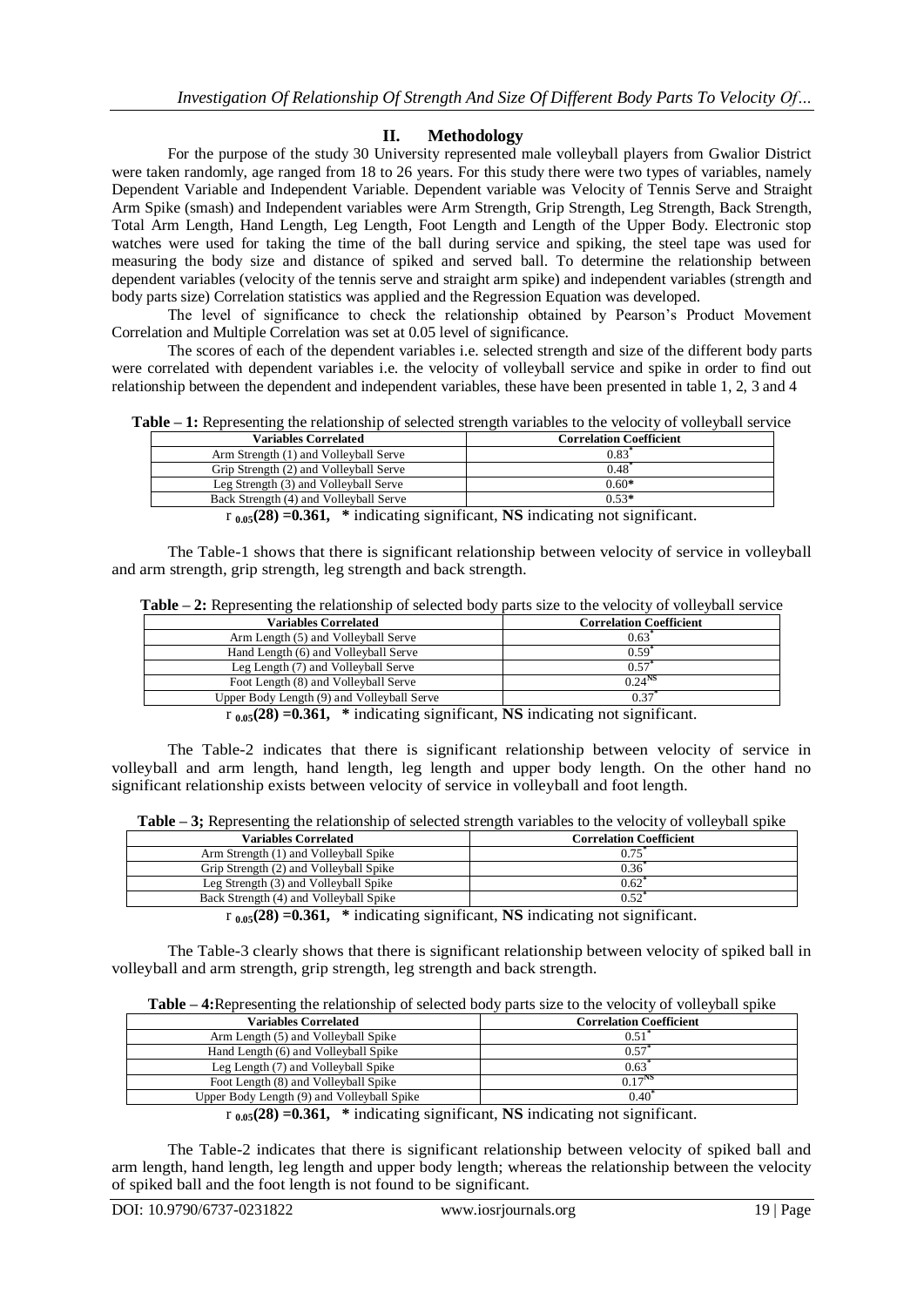The combined effect of independent variables i.e. selected strength variables and size of various body parts with the velocity of volleyball service was examined by using Multiple Correlation Method. The result pertaining to this has been presented in table 5.

**Table – 5:** Representing Combined Contribution of Strength and Body Parts Size to Velocity of Volleyball Service

| <b>Independent Variables</b>                                             | <b>Dependent Variables</b> | <b>Multiple Correlation</b> |  |
|--------------------------------------------------------------------------|----------------------------|-----------------------------|--|
| Arm Strength (1)                                                         |                            |                             |  |
| Arm Length $(5)$                                                         | Service Velocity $(C_1)$   | 0.927<br>$R_{C1}$ 0.364     |  |
| Leg Strength $(3)$                                                       |                            |                             |  |
| $(26)$ $(27)$ $\pm$ indicating significant NR indicating not significant |                            |                             |  |

r 0.05 (26) = 0.37**, \*** indicating significant, **NS** indicating not significant.

The Table-5 discloses the combined contribution of arm strength, arm length and leg strength to the velocity of volleyball service. It is significant at 0.05 level of confidence as the computed value of r  $= 0.927$  is much greater than 0.37 required for the Multiple Correlation Coefficient to be significant at 0.05 level with 26 degree of freedom. From the obtained value of multiple correlations it can be concluded that the arm strength, arm length and leg strength taken together contribute significant to velocity of volleyball serve.

The combined effect of independent variables i.e. selected strength variables and size of various body parts with the velocity of volleyball spike was examined by using Multiple Correlation Method. The result pertaining to this has been presented in table 6

**Table – 6:** Representing Combined Contribution of Strength and Body Parts Size to

Velocity of Volleyball Spike

| <b>Independent Variables</b> | <b>Dependent Variables</b> | <b>Multiple Correlation</b> |
|------------------------------|----------------------------|-----------------------------|
| Arm Strength (1)             |                            |                             |
| Leg Length $(7)$             | Service Velocity (C $_2$ ) | 0.843<br>$R_C$ , 0.354      |
| Leg Strength $(3)$           |                            |                             |
| $\sim$ $\sim$                | $\sim$                     | $\sim$ $\sim$               |

 $r_{0.05}$  (26) = 0.37,  $*$  indicating significant, **NS** indicating not significant.

The findings of Multiple Correlation from Table-6 revealed the combined contribution of arm strength, leg length and leg strength to velocity of volleyball spike. It is significant at 0.05 level of confidence as the computed value of  $r = 0.843$  was much higher than 0.37 required for the Multiple Correlation Coefficient to be significant at 0.05 level with 26 degree of freedom. From the obtained value of Multiple Correlation it can be concluded that the arm strength, leg length and leg strength taken together significantly contribute to the velocity of the spiked ball.

### **Multiple Regression Equation**

To predict the velocity of the service and the velocity of the spiked ball with the help of selected independent variables i.e. selected strength variables and size of the body parts separate regression were drawn. The resulted equations have been presented as follows:

> $X_1 = 0.023$  (Arm Strength) + 0.40 (Arm Length) + 0.45 (Leg Strength) – 36.53 **Where**  $X_1$  = Service Velocity of the ball

 $X_2 = 0.029$  (Arm Strength) + 0.133 (Arm Length) + 0.062 (Leg Strength) – 14.86 **Where**  $X_2$  = Spiking Velocity of the ball

### **III. Discussion And Findings**

The velocity of service and spiking in volleyball depend upon many bodily and mechanical factors. But it is the general observation that a tall and a well built player have an extra advantage as compared to a short and average built player while executing this technique. This makes us to say that the tall player can develop greater amount of force as compared to the short player. This basis for this statement lie in strength characteristics as well as the mechanical factors which are mainly dependent upon the internal body mechanics like the body leverage, length of power arm, relationship of linear and angular motion etc.

The findings of the present study also fall in line with the above mentioned lines. The main findings of the study are:

 There is significant relationship between selected strength variables to the velocity of volleyball service and spike.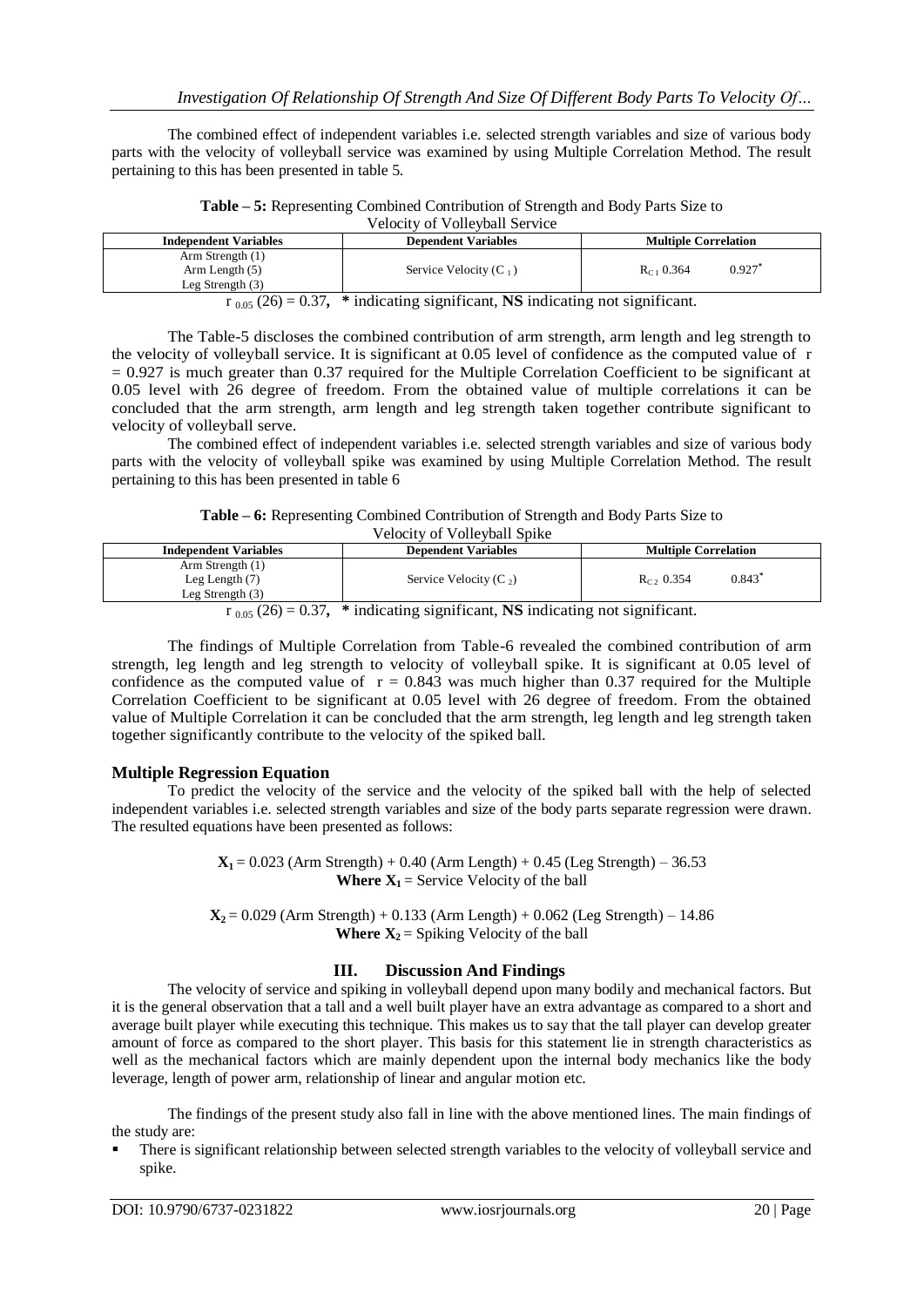- There is significant relationship between body parts size namely leg length, arm length, upper body length and hand length to the velocity of volleyball service and spike
- There is no significant relationship between foot length and velocity of volleyball service and spike.
- Arm strength, arm length and leg strength together contribute to velocity of service ball.
- Arm strength, leg length and leg strength together contribute to the velocity of spiked ball.
- Result of multiple regression analysis indicates that it is possible to make prediction regarding velocity of volleyball service and spike in volleyball on the basis of strength and body parts size.

From the above mentioned findings we can say that to service and spike with a high velocity a person must have optimum level of strength not only in his arm but in his back to make an arch, and in his leg for jump during spike and to provide affirm ground supporting during service.

That is why significance positive relationship between all the four strength variables namely grip strength, arm strength, back strength and leg strength with the velocity of volleyball service and spike was found on the other hand significance relationship between arm length with spiking and service velocity is attributed to the fact that greater the arm length at the time of contact with the ball, greater will be the force, a contributory factor for the velocity of service and spike. The basis for this is that if the length of the power arm is more that more force can be generated. Also if the arm length is longer than one will have greater radius of rotation. As we know at the moment the ball is contacted the greater linear velocity in the direction of the flight of the ball is desired. The greater linear velocity is the only possible when radius of rotation is the maximum possible. That is why significance relationship between arm length, leg length, upper body length and hand length to service and spiked velocity in volleyball was found. But the insignificance relationship of foot length to service and spiking velocity was found. Probably there is no direct impact of foot length on the velocity of volleyball service and spike. The findings also show that the independent variables of arm strength , arm length and leg length has got high relationship with velocity of service where as the arm strength, leg length and leg strength all together influence the velocity of the spiked ball. These findings may be attributed is the fact that the arm strength is the principal factor for force generation which ultimately contribute to hitting the ball with a maximum possible in both cases. From the findings it can also be said that leg strength also be helpful for powerful vertical jump in case of spike and for service it helps to maintain affirm base of support on the other hand the length of the power arm (arm length) helps to generate more force at the time of service and at the same time leg length contributed to force generation to reach high during take-off at the time of spiking. As described before the length of the power arm as well as radius of rotation provides the basis for developing the greater amount of force.

### **IV. Conclusion**

The following conclusions have been drawn after statistical calculation.

- There is significant relationship between selected strength variables namely arm strength, grip strength, leg strength, back strength to the velocity of volleyball serve and spike.
- There is significant relationship between body parts size namely leg length, arm length, upper body length, hand length to the velocity of volleyball serve and spike.
- The relationship between foot length and velocity of volleyball serve and spike is not significant.
- Arm strength, arm length and leg strength together contributed significantly to the velocity of service.
- Arm strength, leg length and leg strength together contributed significantly to the velocity of spike.
- It is possible to make predictions regarding velocity of service and spiked ball on the basis of strength and body parts size.

#### **References**

- [1]. H.Harison Clarke and David H.Clarke "Research Processes in Physical Education" Second Edition. PRENTICE-HALL, INC., Englewood Cloffs, New Jersev 07632, Ptinted in the United State of America, ISBN 0-13-774513-3
- [2]. H.Harison Clarke and David H.Clare "Advanced Statistics with Application to Physical Education" Englewood Cliffs, N.J.: Prentice Hall INC.
- [3]. Johnson BL and Nelson JK(2012) Practical Measuremenrs for Evaluation in Physical Education, Surjeet Publication 7-K, Kolhapur, Kamla Nagar, Delhi- 110007, India. Email: [surpub@gmail.com](mailto:surpub@gmail.com) Page no- 373,374,375,376
- [4]. Kansal DK (1996,2008) TEXT BOOK OF APPLIED MEASUREMENT, EVALUATION & SPORTS SELECTION, Sports & Spiritual Scicnce Publications, c/o Sh.V.K.Garwal,D-2/107A,JEEVAN PARK,PANKHA ROAD,NEW DELHI- 110059,INDIA Page no.-266
- [5]. Sandhu G. Singh "Volleyball Basis and Advanced" Chandigarh: The Sports People, 1982.
- [6]. H.Singh "Sports Training General Theory and Methods" Patiala. N.S.NI.S., 1984.
- [7]. N. Sotir "Winning Volleyball" Great Britain: Hutehinson Publishing Group, 1973.
- [8]. Braatz Janelle " The Relationship of Arm and Wrist Strength to Velocity of an Open Overhead Volletball Serve" Copleted Resear ch in Health, Physical Education and Recreation 20 (1978): 299
- [9]. Garry Alfanso, L.Levine Louis and Carter "Genetic and Anthropological Studies of Olympic Athletes" New York: Academic Press (1979): 73.